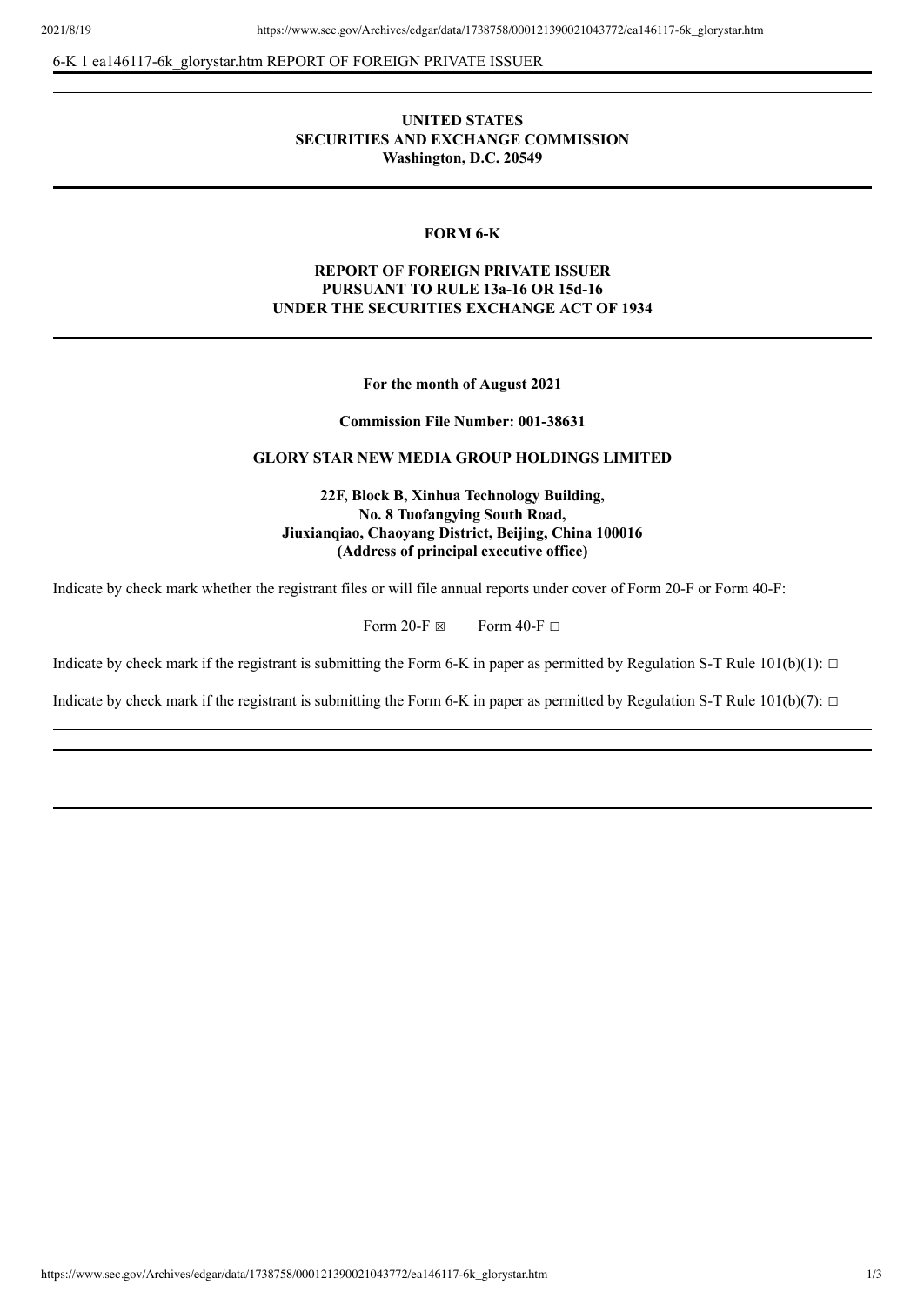# **Exhibit Index**

| Exhibit | <b>Exhibit Description</b>                                                                 |
|---------|--------------------------------------------------------------------------------------------|
| -99.1   | <u>Press Release - Glory Star Reports First Half Year 2021 Unaudited Financial Results</u> |